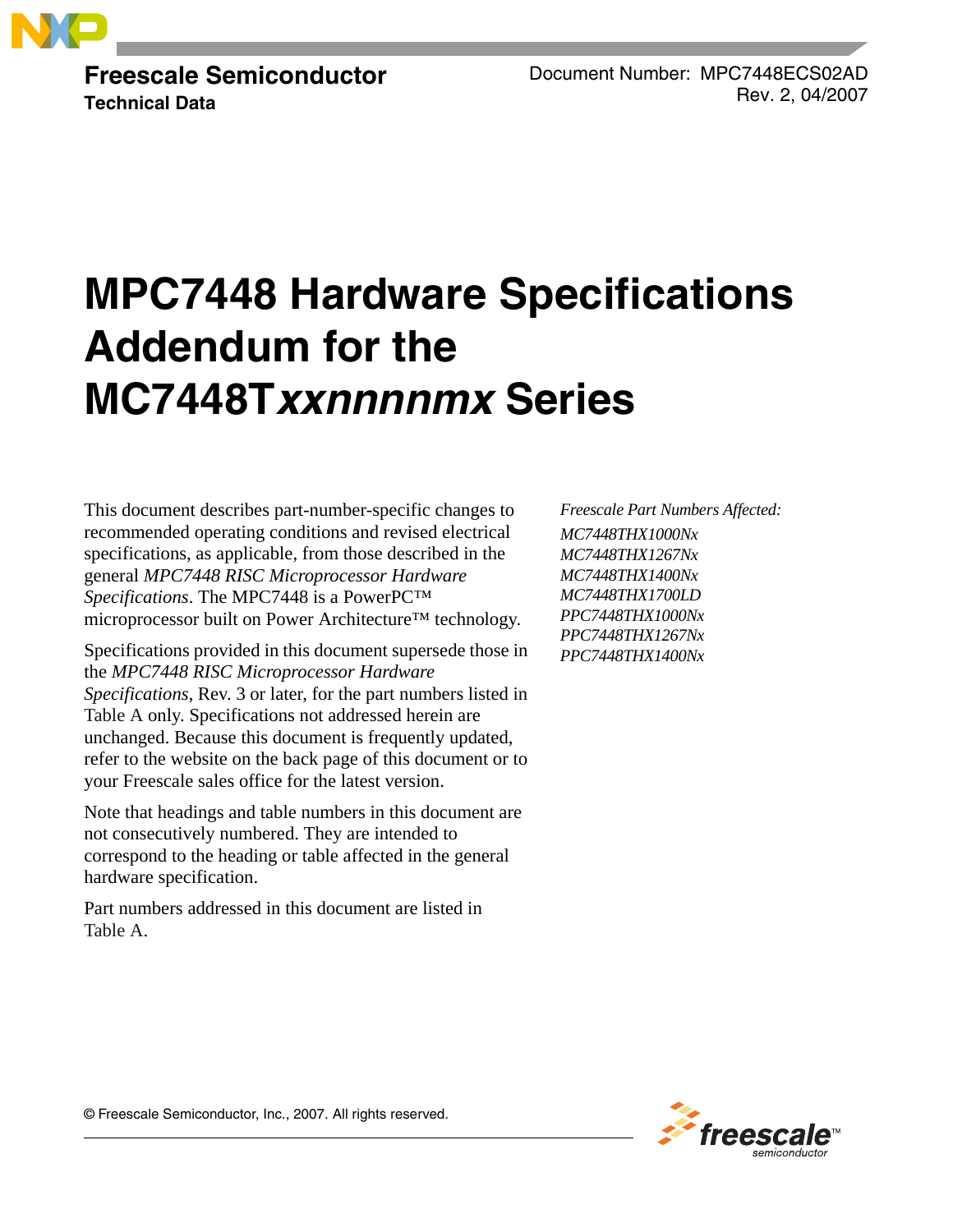**General Parameters**

<span id="page-1-0"></span>

|                                        |                                         | <b>Operating Conditions</b> |                                                                                 |                                                                       |  |  |
|----------------------------------------|-----------------------------------------|-----------------------------|---------------------------------------------------------------------------------|-----------------------------------------------------------------------|--|--|
| <b>Freescale</b><br><b>Part Number</b> | <b>CPU</b><br><b>Frequency</b><br>(MHz) | V <sub>DD</sub>             | $\begin{bmatrix} \mathsf{T}_{\mathsf{j}} \\ \mathsf{(\bullet C)} \end{bmatrix}$ | <b>Significant Differences from</b><br><b>Hardware Specifications</b> |  |  |
| MC7448THX1000Nx                        | 1000                                    | $1.0 V \pm 50$ mV           | $-40$ to 105                                                                    | Modified core frequency and voltage to reduce                         |  |  |
| MC7448THX1267NC                        | 1267                                    | 1.1 V $\pm$ 50 mV           |                                                                                 | power consumption, extended operating<br>temperature.                 |  |  |
| MC7448THX1267ND                        | 1267                                    | $1.05 V \pm 50$ mV          |                                                                                 |                                                                       |  |  |
| MC7448THX1400Nx                        | 1400                                    | 1.15 V $\pm$ 50 mV $^2$     |                                                                                 |                                                                       |  |  |
| MC7448THX1700LD                        | 1700                                    | $1.3 V + 20/-50$ mV         |                                                                                 |                                                                       |  |  |
| PPC7448THX1000Nx <sup>1</sup>          | 1000                                    | $1.0 V \pm 50$ mV           |                                                                                 |                                                                       |  |  |
| PPC7448THX1267NC <sup>1</sup>          | 1267                                    | 1.1 V $\pm$ 50 mV           |                                                                                 |                                                                       |  |  |
| PPC7448THX1267ND <sup>1</sup>          | 1267                                    | $1.05 V \pm 50$ mV          |                                                                                 |                                                                       |  |  |
| PPC7448THX1400Nx <sup>1</sup>          | 1400                                    | 1.15 V $\pm$ 50 mV $^{2}$   |                                                                                 |                                                                       |  |  |

|  | Table A. Part Numbers Addressed by This Data Sheet |  |  |
|--|----------------------------------------------------|--|--|
|  |                                                    |  |  |

### **Note:**

1. The P prefix in a Freescale part number designates a "Pilot Production Prototype" as defined by Freescale SOP 3-13. These parts have only preliminary reliability and characterization data. Before pilot production prototypes can be shipped, written authorization from the customer must be on file in the applicable sales office acknowledging the qualification status and the fact that product changes may still occur as pilot production prototypes are shipped.

2 See [Section 5.1, "DC Electrical Characteristics,](#page-1-1)" for information regarding  $V_{DD}$  specifications for 1400 MHz device.

# <span id="page-1-2"></span>**4 General Parameters**

| Core power supply | 1.3 V  | (1700L MHz revision level D devices) |
|-------------------|--------|--------------------------------------|
|                   | 1.15 V | (1400N MHz devices)                  |
|                   | 1.1 V  | (1267N MHz revision level C devices) |
|                   | 1.05 V | (1267N MHz revision level D devices) |
|                   | 1.0 V  | (1000N MHz devices)                  |
|                   |        |                                      |

**Note:** See [Section 5.1, "DC Electrical Characteristics](#page-1-1)," for information regarding  $V_{DD}$ specifications for 1400 MHz device.

# <span id="page-1-1"></span>**5.1 DC Electrical Characteristics**

[Table 4](#page-2-0) provides the recommended operating conditions for the MPC7448 part numbers described here.

### **NOTE**

[Table 4](#page-2-0) describes the nominal operating conditions of the device. For information on the operation of the device at supported derated core voltage conditions, see [Section 5.3, "Voltage and Frequency Derating](#page-4-0)."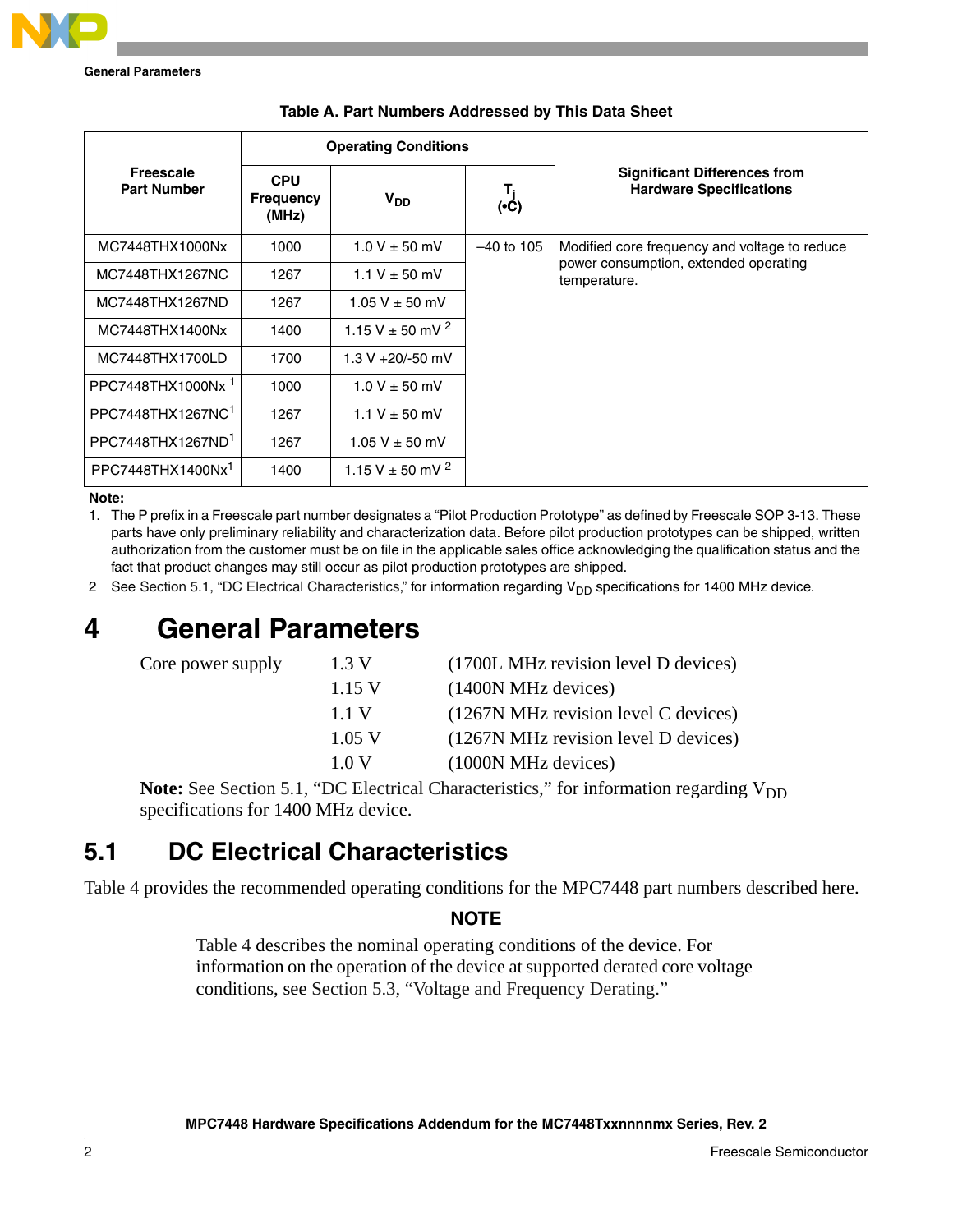



<span id="page-2-0"></span>

| <b>Characteristic</b>    | Symbol           | <b>1000N MHz</b>  | 1267N MHz $^3$<br>Revision<br>Level C | 1267N MHz $^3$<br>Revision<br>Level D | 1400N MHz $3$<br>1700L MHz |                      | Unit      | <b>Notes</b> |
|--------------------------|------------------|-------------------|---------------------------------------|---------------------------------------|----------------------------|----------------------|-----------|--------------|
| Core supply voltage      | $V_{DD}$         | 1.0V<br>$± 50$ mV | 1.1V<br>$± 50$ mV                     | 1.05V<br>$± 50$ mV                    | 1.15V<br>$± 50$ mV         | 1.3V<br>$+20/-50$ mV | v         |              |
| PLL supply voltage       | AV <sub>DD</sub> | 1.0V<br>$± 50$ mV | 1.1V<br>$\pm 50$ mV                   | 1.05V<br>$± 50$ mV                    | 1.15V<br>$± 50$ mV         | 1.3V<br>$+20/-50$ mV | ν         | 2            |
| Die-junction temperature | T,               | $-40$ to 105      | $-40$ to 105                          | $-40$ to 105                          | $-40$ to 105               | $-40$ to 105         | $\cdot c$ |              |

### **Table 4. Recommended Operating Conditions1**

#### **Notes:**

1. These are the recommended and tested operating conditions. Some speed grades in addition support voltage derating; see [Section 5.3, "Voltage and Frequency Derating](#page-4-0)." Proper device operation outside of these conditions and those specified in [Section 5.3, "Voltage and Frequency Derating](#page-4-0)," is not guaranteed.

2. This voltage is the input to the filter discussed in Section 9.2.2, "PLL Power Supply Filtering," in the hardware specifications and not necessarily the voltage at the AV<sub>DD</sub> pin, which may be reduced from V<sub>DD</sub> by the filter.

3.  $V_{DD}$  and AV<sub>DD</sub> may be reduced in order to reduce power consumption if further maximum core frequency constraints are observed. See [Section 5.3, "Voltage and Frequency Derating,](#page-4-0)" for specific information.

[Table 7](#page-3-0) provides the power consumption for the MPC7448 part numbers described by this document; see [Section 11.1, "Part Numbers Addressed by This Specification](#page-5-0)," for more information. The *MPC7448 RISC Microprocessor Hardware Specifications* presents guidelines on the use of these parameters for system design. For information on power consumption when dynamic frequency switching is enabled, see Section 9.8.5, "Dynamic Frequency Switching (DFS)," in the hardware specifications.

The power consumptions provided in [Table 7](#page-3-0) represent the power consumption of each speed grade when operated at the rated maximum core frequency (see [Table 8](#page-4-1)). Freescale sorts devices by power as well as by core frequency, and power limits for each speed grade are independent of each other. Each device is tested at its maximum core frequency only. (Note that Deep Sleep Mode power consumption is independent of clock frequency.) Operating a device at a frequency lower than its rated maximum is fully supported provided the clock frequencies are within the specifications given in [Table 8](#page-4-1), and a device operated below its rated maximum will have lower power consumption. However, inferences should not be made about a device's power consumption based on the power specifications of another (lower) speed grade. For example, a 1400 MHz device operated at 1267 MHz will not exhibit the same power consumption as a 1267 MHz device operated at 1267 MHz.

### **NOTE**

The power consumption information in this table applies when the device operates at the nominal core voltage indicated in [Table 4](#page-2-0). For power consumption at derated core voltage conditions, see [Section 5.3, "Voltage](#page-4-0)  [and Frequency Derating.](#page-4-0)"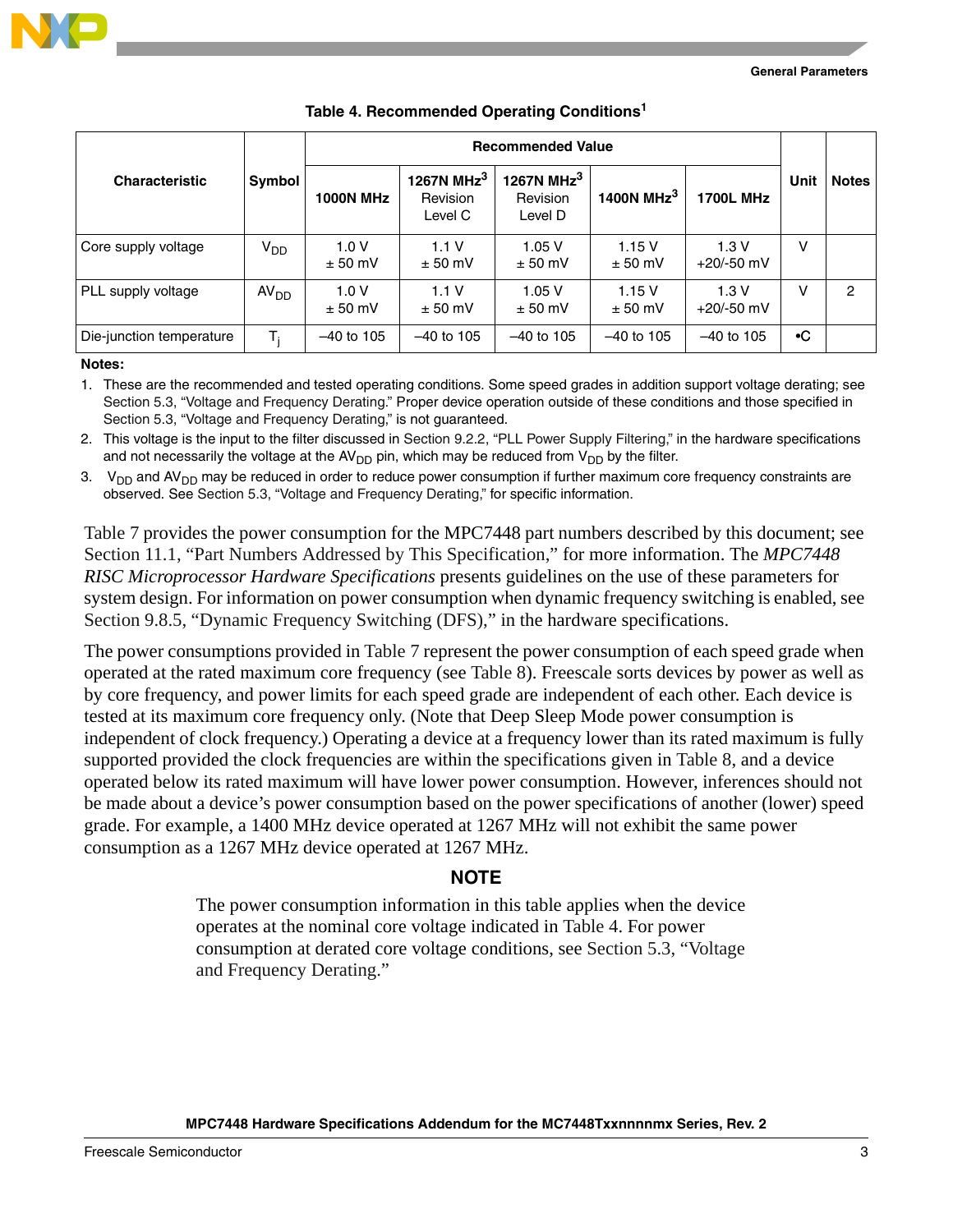

<span id="page-3-0"></span>

|                                | <b>Die</b><br><b>Junction</b> | <b>Maximum Processor Core Frequency</b> | Unit    | <b>Notes</b> |       |   |      |
|--------------------------------|-------------------------------|-----------------------------------------|---------|--------------|-------|---|------|
|                                | $(T_i)$ ( $C$ )               | 1000N                                   | 1267N 7 | 1400N        | 1700L |   |      |
|                                |                               | <b>Full-Power Mode</b>                  |         |              |       |   |      |
| <b>Typical</b>                 | 65                            | 9.5                                     | 8.4     | 11.0         | 21.0  | W | 1, 2 |
| <b>Thermal</b>                 | 105                           | 12.0                                    | 10.3    | 13.7         | 25.6  | W | 1, 5 |
| <b>Maximum</b>                 | 105                           | 13.9                                    | 12.0    | 15.9         | 29.8  | W | 1, 3 |
| Nap Mode                       |                               |                                         |         |              |       |   |      |
| <b>Typical</b>                 | 105                           | 6.5                                     | 6.5     | 8.3          | 13.0  | W | 1, 6 |
| <b>Sleep Mode</b>              |                               |                                         |         |              |       |   |      |
| <b>Typical</b>                 | 105                           | 6.3                                     | 6.3     | 8.0          | 12.5  | W | 1, 6 |
| Deep Sleep Mode (PLL Disabled) |                               |                                         |         |              |       |   |      |
| <b>Typical</b>                 | 105                           | 6.0                                     | 6.0     | 7.7          | 12.0  | W | 1, 6 |

### **Table 7. Power Consumption for MPC7448 at Maximum Rated Frequency**

### **Notes:**

1. These values specify the power consumption for the core power supply  $(V_{DD})$  at nominal voltage and apply to all valid processor bus frequencies and configurations. The values do not include I/O supply power (OV<sub>DD</sub>) or PLL supply power (AV<sub>DD</sub>). OV<sub>DD</sub> power is system dependent but is typically < 5% of V<sub>DD</sub> power. Worst case power consumption for  $AV<sub>DD</sub> < 13$  mW.

2. Typical nominal power consumption is an average value measured at the nominal recommended  $V_{DD}$  (see [Table 4](#page-2-0)) and 65°C while running the Dhrystone 2.1 benchmark and achieving 2.3 Dhrystone MIPs/MHz. This parameter is not 100% tested but periodically sampled.

- 3. Maximum power consumption is the average measured at nominal  $V_{DD}$  and maximum operating junction temperature (see [Table 4](#page-2-0)) while running an entirely cache-resident, contrived sequence of instructions to keep all the execution units maximally busy.
- 4. Doze mode is not a user-definable state; it is an intermediate state between full-power and either nap or sleep mode. As a result, power consumption for this mode is not tested.
- 5. Typical thermal power consumption is an average value measured at the nominal recommended  $V_{DD}$  (see [Table 4\)](#page-2-0) and 105°C while running the Dhrystone 2.1 benchmark and achieving 2.3 Dhrystone MIPs/MHz. This parameter is not 100% tested but periodically sampled.
- 6. Typical power consumption for these modes is measured at the nominal recommended  $V_{DD}$  (see [Table 4\)](#page-2-0) and 105°C in the mode described. This parameter is not 100% tested but is periodically sampled.
- 7. Power consumption for the 1267 MHz device is intentionally constrained via testing and sorting to assure low power consumption for this device.

### **5.2.1 Clock AC Specifications**

[Table 8](#page-4-1) provides the clock AC timing specifications for the MPC7448 part numbers discussed here.

### **NOTE**

The core frequency information in this table applies when the device operates at the nominal core voltage indicated in [Table 4](#page-2-0). For core frequency specifications at derated core voltage conditions, see [Section 5.3,](#page-4-0)  ["Voltage and Frequency Derating.](#page-4-0)"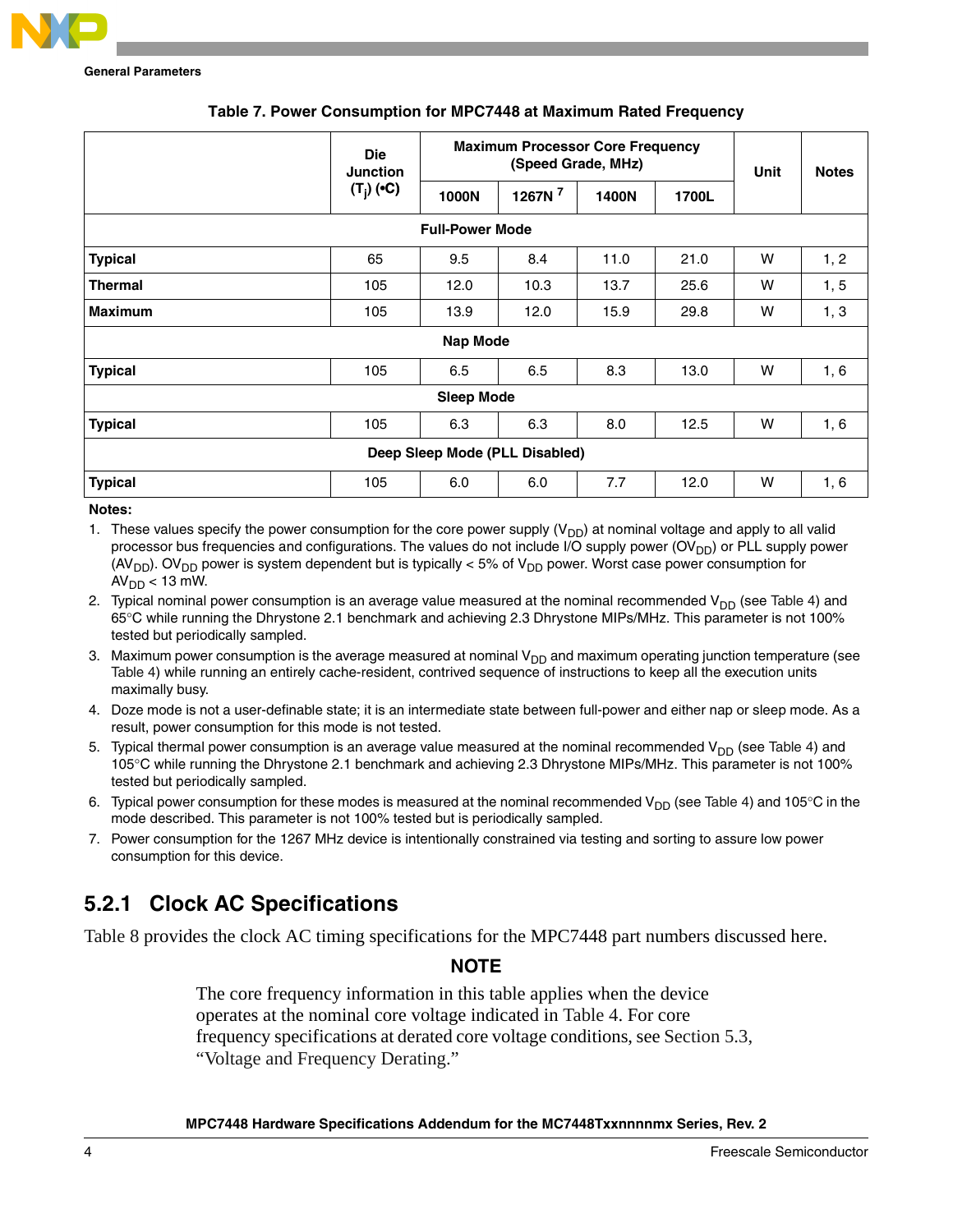



### **Table 8. Clock AC Timing Specifications**

<span id="page-4-1"></span>At recommended operating conditions. See [Table 4.](#page-2-0)

|                                          |                       |     |       |     |       |     | <b>Maximum Processor Core Frequency (MHz)</b> |       |      |            |              |
|------------------------------------------|-----------------------|-----|-------|-----|-------|-----|-----------------------------------------------|-------|------|------------|--------------|
| <b>Characteristic</b>                    | Symbol                |     | 1000N |     | 1267N |     | 1400N                                         | 1700L |      | Unit       | <b>Notes</b> |
|                                          |                       | Min | Max   | Min | Max   | Min | Max                                           | Min   | Max  |            |              |
| Processor frequency<br>DFS mode disabled | <sup>1</sup> core     | 500 | 1000  | 500 | 1267  | 500 | 1400                                          | 600   | 1700 | <b>MHz</b> | 1, 8, 9      |
| Processor frequency<br>DFS mode enabled  | <sup>I</sup> core-DFS | 250 | 500   | 250 | 633   | 250 | 700                                           | 300   | 850  | <b>MHz</b> | 10           |
| VCO frequency                            | <sup>t</sup> vco      | 500 | 1000  | 500 | 1267  | 500 | 1400                                          | 600   | 1700 | <b>MHz</b> | 1, 9         |

#### **Notes**:

1. **Caution**: The SYSCLK frequency and PLL\_CFG[0:5] settings must be chosen such that the resulting SYSCLK (bus) frequency, processor core frequency, and PLL (VCO) frequency do not exceed their respective maximum or minimum operating frequencies. Refer to the PLL\_CFG[0:5] signal description in Section 9.1.1, "PLL Configuration," in the hardware specifications for valid PLL\_CFG[0:5] settings.

8. This reflects the maximum and minimum core frequencies when the dynamic frequency switching feature (DFS) is disabled. f<sub>core</sub>\_<sub>DFS</sub> provides the maximum and minimum core frequencies in a DFS mode.

- 9. **Caution**: These values specify the maximum processor core and VCO frequencies when the device is operated at the nominal core voltage. If operating the device at the derated core voltage, the processor core and VCO frequencies must be reduced. See [Section 5.3, "Voltage and Frequency Derating](#page-4-0)," for more information.
- 10.This specification supports the Dynamic Frequency Switching (DFS) feature and is applicable only when one of the DFS modes (divide-by-2 or divide-by-4) is enabled. When DFS is disabled, the core frequency must conform to the maximum and minimum frequencies stated for  $f_{core}$ .

## <span id="page-4-0"></span>**5.3 Voltage and Frequency Derating**

To reduce power consumption, these devices support voltage and frequency derating in which the core voltage  $(V_{DD})$  may be reduced if the reduced maximum processor core frequency requirements are observed. The supported derated core voltage, resulting maximum processor core frequency  $(f<sub>core</sub>)$ , and power consumption are provided in [Table 11.](#page-4-2) Only those parameters in [Table 11](#page-4-2) are affected; all other parameter specifications are unaffected.

<span id="page-4-2"></span>

| <b>Maximum Rated</b><br><b>Core Frequency</b> | <b>Supported</b><br><b>Derated Core</b> | <b>Maximum Derated</b><br><b>Core Frequency</b> | <b>Full-Power Mode Power Consumption</b> |                |                |  |  |
|-----------------------------------------------|-----------------------------------------|-------------------------------------------------|------------------------------------------|----------------|----------------|--|--|
| (Device Marking)                              | Voltage (V <sub>DD</sub> )              | (f <sub>core</sub> )                            | <b>Typical</b>                           | <b>Thermal</b> | <b>Maximum</b> |  |  |
| 1000N                                         |                                         |                                                 | N/A                                      |                |                |  |  |
| 1267N                                         | $1.0 V \pm 50$ mV                       | 1000 MHz                                        | 6.0 W                                    | 7.3 W          | 8.5 W          |  |  |
| 1400N                                         | $1.0 V \pm 50$ mV                       | 1000 MHz                                        | 8.0 W                                    | 9.9 W          | 11.5 W         |  |  |
| 1700L                                         |                                         |                                                 | N/A                                      |                |                |  |  |

**Table 11. Supported Voltage, Core Frequency, and Power Consumption Derating**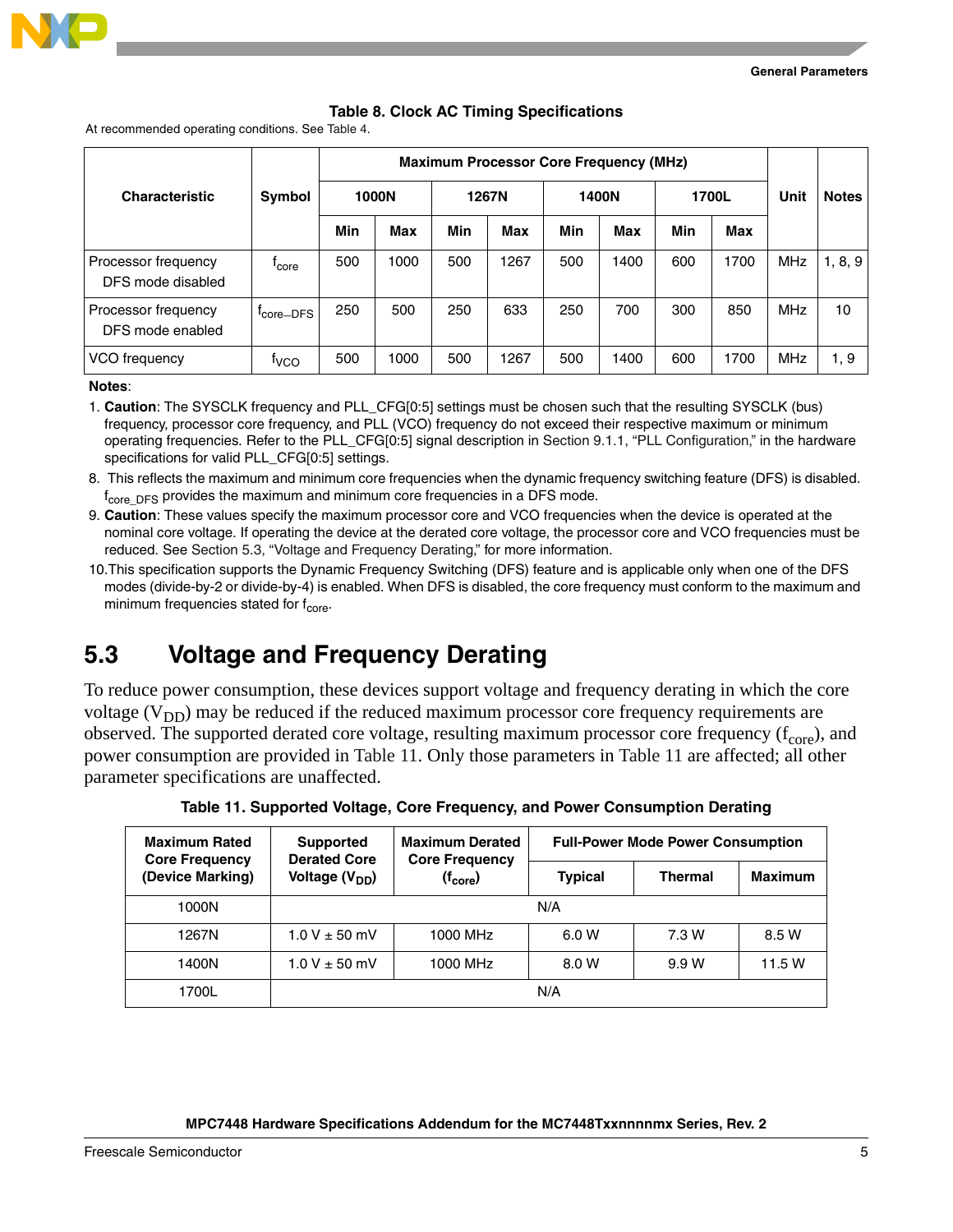

**Part Numbering and Marking**

# **9.2 Power Supply Design and Sequencing**

The power supply design and sequencing requirements of the devices described here are identical to those described in the *MPC7448 RISC Microprocessor Hardware Specifications*.

# **11 Part Numbering and Marking**

# <span id="page-5-0"></span>**11.1 Part Numbers Addressed by This Specification**

<span id="page-5-1"></span>[Table 17](#page-5-1) provides the ordering information for the MPC7448 parts described in this document.

| <b>XX</b>                     | 7448                      |                                         | <b>XX</b>                      | nnnn                                 | m                                         |                                                          |
|-------------------------------|---------------------------|-----------------------------------------|--------------------------------|--------------------------------------|-------------------------------------------|----------------------------------------------------------|
| <b>Product</b><br>Code        | Part<br><b>Identifier</b> | <b>Specification</b><br><b>Modifier</b> | Package                        | <b>Processor</b><br><b>Frequency</b> | <b>Application Modifier</b>               | <b>Revision Level</b>                                    |
| <b>MC</b><br>PPC <sup>1</sup> | 7448                      | Temperature                             | $T =$ Extended $HX = HCTE BGA$ | 1000                                 | N: $1.0 V \pm 50$ mV<br>$-40$ to 105 °C   | $C: 2.1: PVR = 0x8004_0201$<br>D: 2.2: PVR = 0x8004 0202 |
|                               |                           | Device                                  |                                | 1267<br>Revision C only              | N: $1.1 V \pm 50$ mV<br>$-40$ to 105 °C   |                                                          |
|                               |                           |                                         |                                | 1267<br>Revision D only              | N: $1.05 V \pm 50$ mV<br>$-40$ to 105 °C  |                                                          |
|                               |                           |                                         |                                | 1400                                 | N: $1.15 V \pm 50$ mV<br>$-40$ to 105 °C  |                                                          |
| <b>MC</b>                     |                           |                                         |                                | 1700                                 | L: $1.3 V + 20/-50$ mV<br>$-40$ to 105 °C | $D:2.2$ : PVR = 0x8004 0202                              |

### **Table 17. Part Marking Nomenclature**

### **Notes:**

1. The P prefix in a Freescale part number designates a "Pilot Production Prototype" as defined by Freescale SOP 3-13. These parts have only preliminary reliability and characterization data. Before pilot production prototypes can be shipped, written authorization from the customer must be on file in the applicable sales office acknowledging the qualification status and the fact that product changes may still occur as pilot production prototypes are shipped.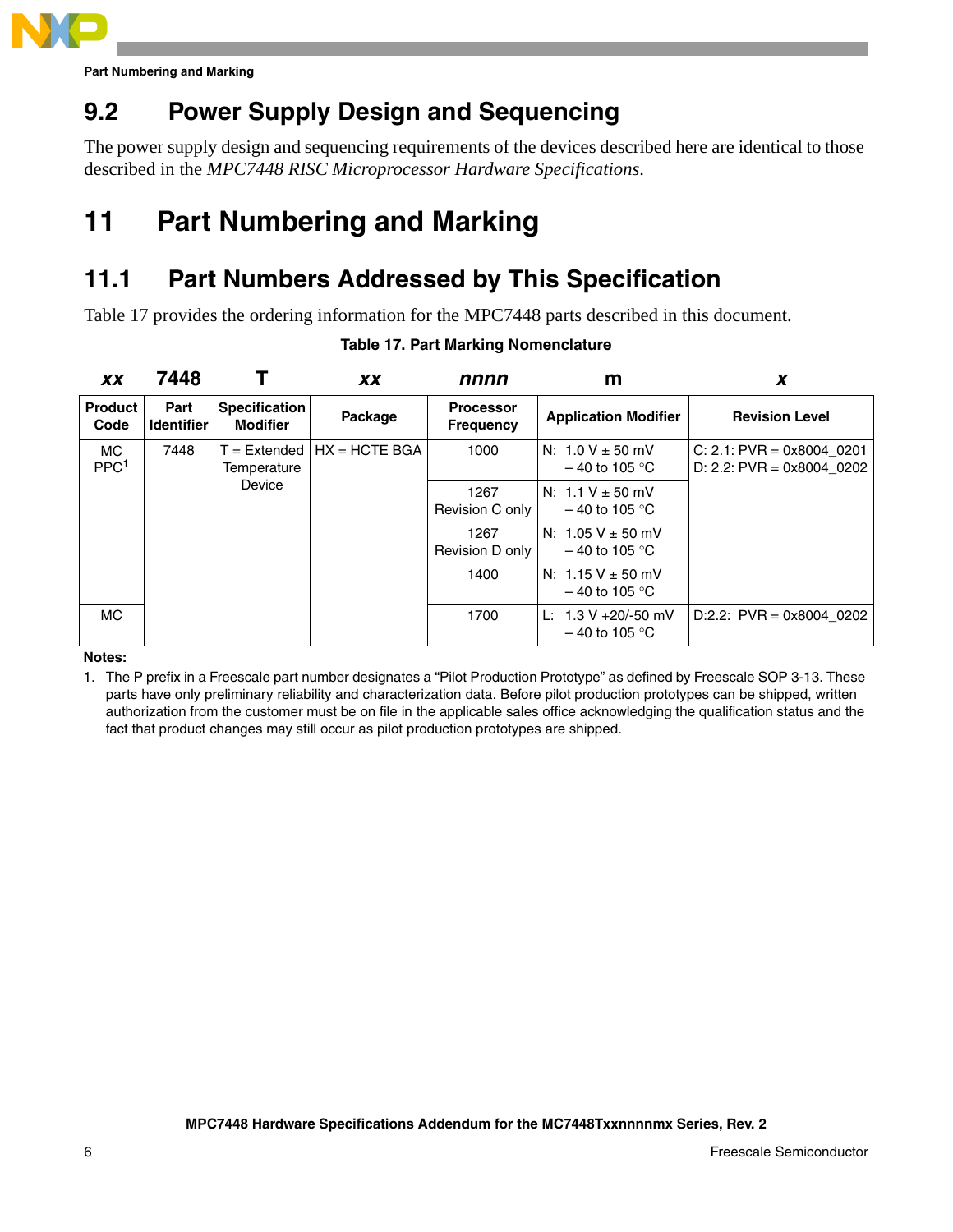



# **11.3 Part Marking**

Parts are marked as the example shown in [Figure 23.](#page-6-0)



**Notes:**

YWWLAZ is the assembly traceability code. AWLYYWW is the test code, where YYWW is the date code  $(YY = year, WW = work week)$ MMMMMM is the M00 (mask) number.

### **Figure 23. Part Marking for BGA Device**

# <span id="page-6-0"></span>**Document Revision History**

[Table B](#page-6-1) provides a revision history for this part number specification.

### **Table B. Document Revision History**

<span id="page-6-1"></span>

| <b>Revision</b> | Date    | <b>Substantive Change(s)</b>                                                                                                                                                                                                                                                                                                                                                                                                                                                                                                                                                                                                                                                                                                                                                                                                                                                                                              |
|-----------------|---------|---------------------------------------------------------------------------------------------------------------------------------------------------------------------------------------------------------------------------------------------------------------------------------------------------------------------------------------------------------------------------------------------------------------------------------------------------------------------------------------------------------------------------------------------------------------------------------------------------------------------------------------------------------------------------------------------------------------------------------------------------------------------------------------------------------------------------------------------------------------------------------------------------------------------------|
| $\mathcal{P}$   | 04/2007 | Added 1700LD device information.<br>On first page changed title part number from being N application modifier specific (MC7448TxxxnnnnNx)<br>to generic MC7448Txxnnnnmx.<br>On first page under Freescale Part Numbers Affected added MC7448THX1700LD.<br>Table A: Added a 1700L MHz revision D row.<br>Section 4, "General Parameters": Added 1700L MHz revision level D information and added N application<br>modifier information to the 1000, 1267, and 1400 devices.<br>Table 4, Table 7, and Table 8: Added 1700L columns.<br>Table 4, Table 7, Table 8, and Table 11: Added added N application modifier information to the 1000,<br>1267, and 1400 column headings.<br>Table 11: Added 1700L row.<br>Table 17: Changed 'N' application modifier at top of table to generic 'm'. Added 1700L information for<br>revision level D.<br>Figure 23: Updated part marking replacing 'N' application modifier with 'm'. |
| 1               | 10/2006 | Added revision level D device information.<br>On first page under Freescale Part Numbers Affected added PPC7448THX1000Nx,<br>PPC7448THX1267Nx, and PPC7448THX1400Nx.<br>Table A and list on first page: x stands for C or D revision level.<br>Table A: Added 1267 MHz revision D row and 4 PPC part number rows.<br>Section 4, "General Parameters": Added 1267 MHz revision level D information.<br>Table 4: Added 1267 MHz revision D only column.<br>Table 17: Added PVR and 1267 information for revision level D, added PPC product code, and footnote 1.                                                                                                                                                                                                                                                                                                                                                           |
| $\Omega$        | 6/2006  | Initial release.                                                                                                                                                                                                                                                                                                                                                                                                                                                                                                                                                                                                                                                                                                                                                                                                                                                                                                          |

### **MPC7448 Hardware Specifications Addendum for the MC7448Txxnnnnmx Series, Rev. 2**